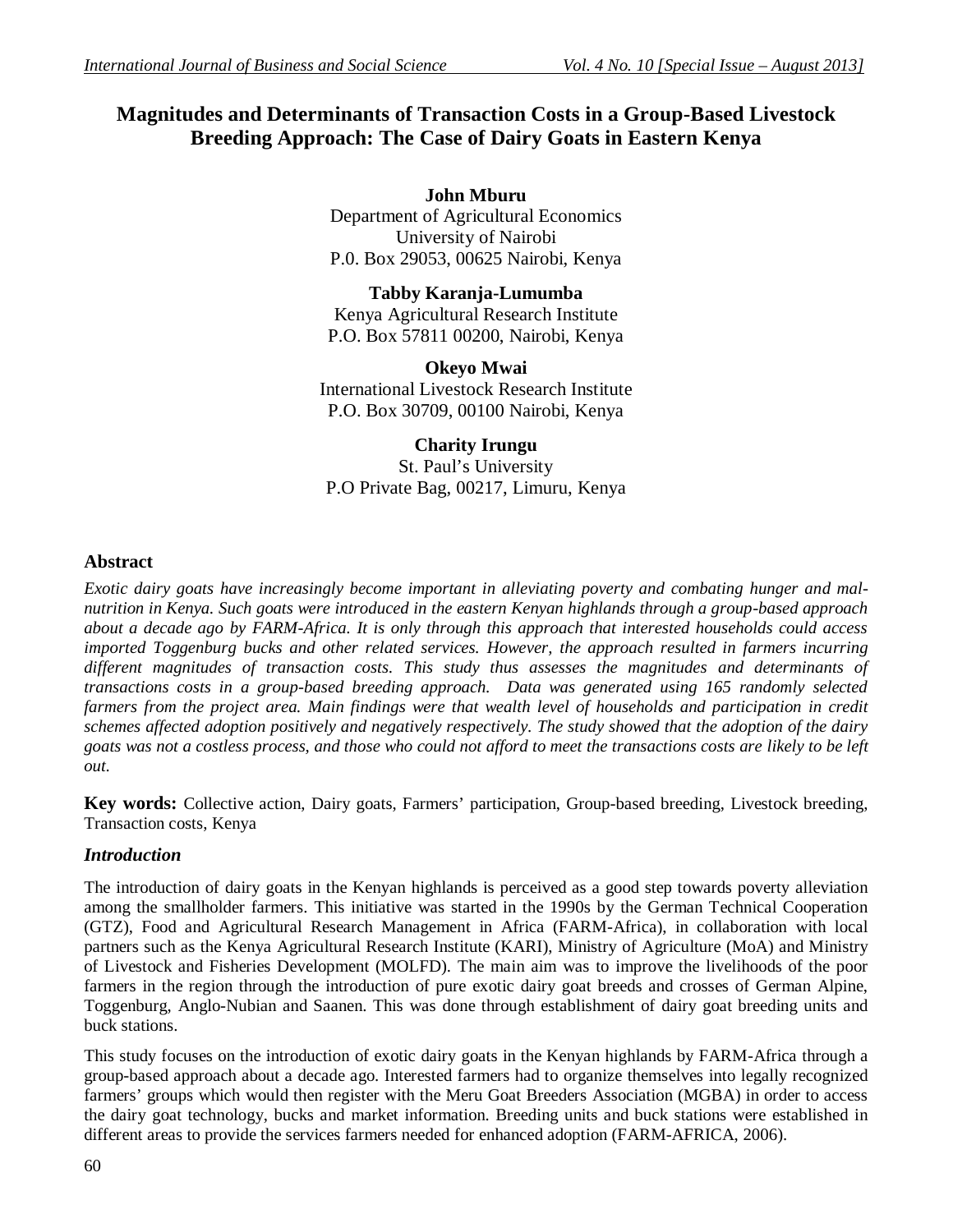The application of the group approach in technology uptake and transfer has emerged as an important strategy of extending or introducing new technologies in developing countries (Knowler and Bradshaw, 2007). Farmers who are members of such groups are not only empowered to make their own evaluations of the technologies but also share knowledge with one another to reduce risks. However this approach results in high transaction costs which are mainly borne by the members of the groups. Empirical estimations of magnitudes of such costs in technology uptake initiatives are still very rare.

The New Institutional Economics and particularly the transaction costs economics framework offers a sound theoretical base for analyzing transaction costs incurred by actors participating in the establishment and maintenance of contractual arrangements, partnerships, and other forms of governance structures in the agriculture sector (Kaaran, 1999). However empirical applications of this theory in agricultural technology uptake have been rare. In most cases transaction costs incurred by farmers taking part in the adoption of new technologies are not estimated, though farmers' participation is recognized as a cost-reducing strategy by other actors such as extension agents and non-governmental organizations (NGOs). In a technology uptake process such as the one being investigated in this study, transaction costs are likely to be induced by transaction attributes, which include: asset specificity and bounded rationality, that are to a large extent dependent on farmers' socioeconomic conditions and farm characteristics (Kaaran, 1999). However, the relevance of these factors in determining magnitudes of transaction costs incurred by individual farmers participating in group-based technology uptake initiatives remain largely unknown.

Taking the case of the group-based dairy goat technology uptake approach in Meru South and Meru Central Districts of the eastern Kenyan highlands as an example, the objective of this study is to assess magnitudes of transaction costs from different categories and determine factors influencing them. Analyzing these factors is tantamount to examination of determinants of farmers' costs of participation in the dairy goat breeding initiative since farmers cannot be involved in any initiative without contributing their direct resources such as time and money. Further, the assessment of these factors would enable development agencies to target farmers with relatively higher propensities to adopt the dairy goats in other regions that have similar socio-economic and agroecological conditions as the Meru Districts.

### **Conceptual Framework**

#### **Application of the transaction costs framework**

Transaction costs economics, though initially developed to study economic organization of the industrial sectors in developed countries, is very relevant in tackling problems being experience in agricultural development such as low participation in emerging markets and reduced uptake of new technologies (Hendrikse and Veerman, 2001; Dorward, 2001). According to this theory, transaction costs arise from creation and implementation of institutional arrangements. They are therefore different from production costs (transformation costs) which are viewed as the costs of land, labour, capital and entrepreneurial skills required to physically transform inputs into outputs (North and Wallis, 1994). Eggertson (1990) asserts that transaction costs arise when information is expensive and induces activities such as information searches, bargaining, making contracts, monitoring, enforcement, and protection of property rights.

Economic literature provides diverse definitions of transaction costs, with most authors preferring those that suit their theoretical conceptualizations and/or are relevant to their empirical cases. Thus what Coase (1937) had initially generally identified as 'costs of organising transactions' has been re-examined and re-conceptualized to reflect transactions costs incurred in specific situations. In this study we adopt the 'categorized' definition of Abdullah et al. (1988) which is easy to apply in empirical studies in agriculture and natural resource management. Here transaction costs are defined as costs of 1) searching and collecting information, 2) bargaining and development of decision-making arrangements or contracts, and 3) monitoring or enforcing compliance with agreements or contracts. The current study looks at both formal and informal institutional arrangements of the dairy goat breeding approach as applied by FARM-Africa and local development in Meru Districts. These organizations established institutional arrangements with local farmers order to boost uptake of dairy goat technology. The first two categories of transaction costs occur before the farmers adopt the technology and/or before the farmer accepts the group-based dairy goat breeding arrangements (that is, before the farmer joins the groups), while the third category occurs afterwards.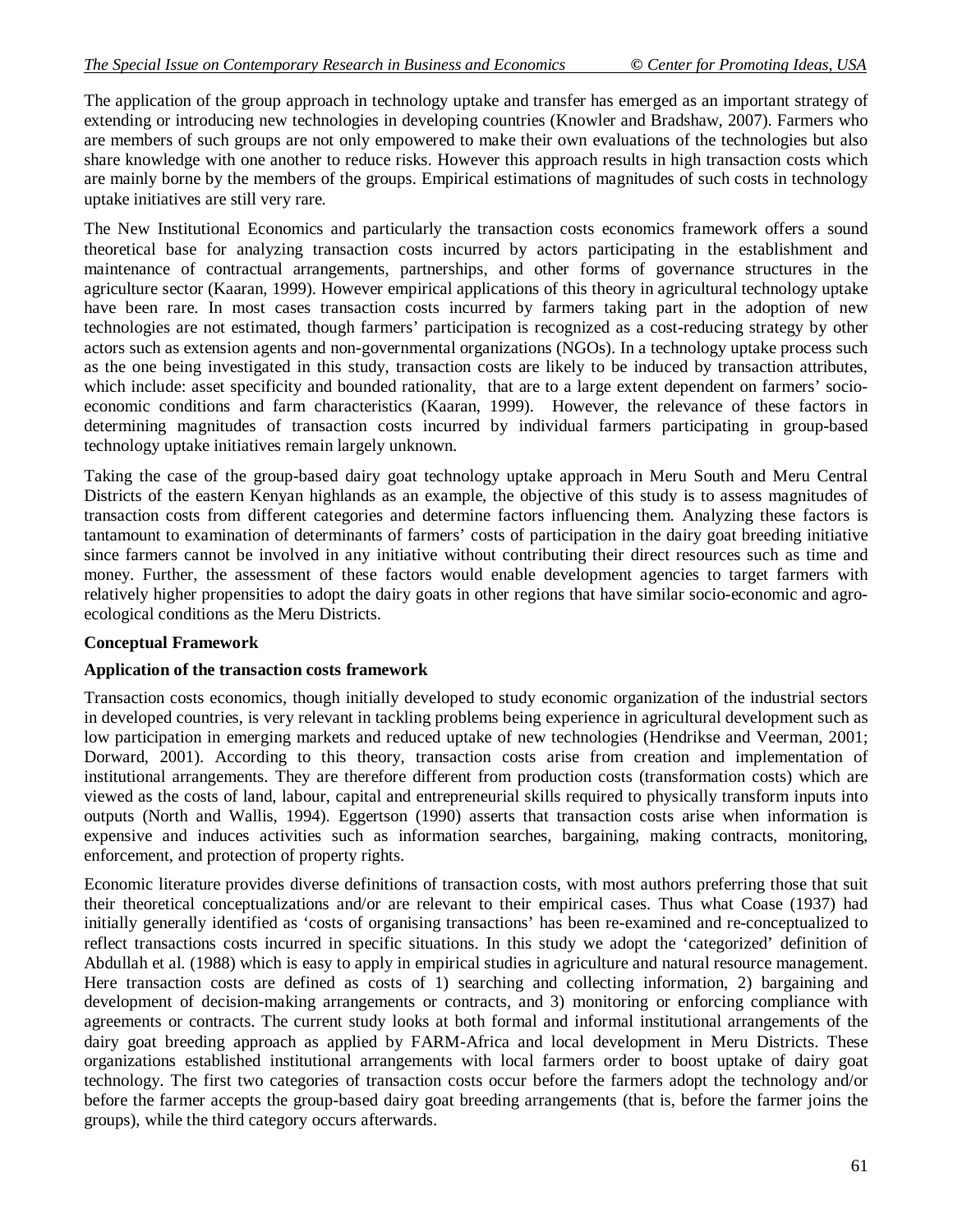These different categories of costs are therefore also referred to as ex ante costs (investment) and ex post costs (operational costs), respectively. This categorization is closely related to the framework of Alston and Gillespie (1988), who classified transaction costs according to the three stages of the production process: pre-production, production and post-production. In the dairy goat group-based breeding strategy, the magnitudes of transaction costs are expected to be influenced by several attributes of transactions (Williamson, 1991). Uncertainty with dairy goat technology 'software', and personnel from development agencies, among others arise due to the bounded rationality of the farmers. The presence of uncertainty is likely to lead to incomplete contracts or unacceptable arrangements which will increase the transaction costs. Under such circumstances, most participants in the breeding initiative who are likely to incur high transaction costs are likely to be the wealthy or those better endowed with financial resources.

Asset-specificity, as hypothesized by Kaaran (1999), is another transaction attribute that is likely to influence the magnitude of transaction costs during the pre-production (ex ante) stage of the exotic dairy goats. This attribute becomes important if one party in a transaction makes an investment which cannot be fully recovered or transferred to other production activities if the transaction is terminated (Williamson, 1991). On one hand exotic dairy goats exhibit a low degree of asset-specificity since they feed on fodder trees and shrubs which are used for other purposes in the farm. But on the other, they show high asset-specificity because they require special husbandry practices, such as; raised floors, to prevent pneumonia and worm attacks. As such, farmers who have gained goat rearing experience through keeping of local goats and learning from development and extension agents, and who have already grown fodder crops in their fields are likely to be key participants of the breeding initiative. Other attributes which might also influence the magnitude of transactions are frequency of transactions such as the number of decision-making meetings and complexity of the institutional arrangements between the farmers and development agencies promoting adoption of exotic dairy goats.

### **Contextual factors influencing magnitude of transaction costs**

According to theories of collective action and social capital, the nature of coordination activities and the social cohesion of the farmers are important in determining the magnitude of transaction costs (Ostrom, 1994). Farmers participating in local groups are likely to be more cohesive, a factor that may reduce the adverse effects of uncertainty of transactions. Hence farmers belonging to such groups are likely to participate more or incur higher transaction costs during the adoption of new technologies. In both ex ante and ex post stages, households should have the capacity to spend time and resources for engaging in the group-based breeding activities. This capacity is proxied by the available financial capital or wealth and the availability of labour in the household. However, having more persons in a household may also imply less wealth when resources are not enough since consumption of household goods increases with the number of dependents. Other factors that have been found to influence participation in rural development projects include socio-economic characteristics such as age, gender, education level, and farm attributes like land holding size and tenure (Cohen & Uphoff, 1977; Staal et al., 2002).

### **Study Methodology**

### **Study Area**

This study was conducted among the smallholder farmers of the Central Kenyan Highlands, and specifically in Meru South and Meru Central Districts. The two districts are similar in almost all aspects: similar ecological zones, are occupied by the same ethnic group (the Merus) and have similar socio-economic activities (Jaetzold and Schmidt, 1983). They cover a wide range of agro-ecological zones ranging from the Upper Highlands (UH1), where tea and dairy cattle (mainly exotic) are the major enterprises, to Lowlands (L5) which are only suitable for dryland crops such as millets and sorghum and hardy indigenous beef livestock breeds. The rainfall pattern is bimodal with the long rain season lasting from mid-March to June while the short one runs from mid-October to December. Annual rainfall ranges from 800 to 1,850 mm depending on elevation and location from Mount Kenya (Jaetzold and Schmidt, 1983).

The human population density in the research area is relatively high, ranging from 450 to 700 persons /  $km<sup>2</sup>$ . Thus the area is characterized by small land holding size (0.01-1.5 ha) as a result of land fragmentation. This reduces the scale of keeping dairy cattle in the research area. The farm households in the research area are considered to be poor and particularly in the lowlands. The area is characterized by a complex farming system dominated by perennial cash crops such tea and coffee, food crops and livestock.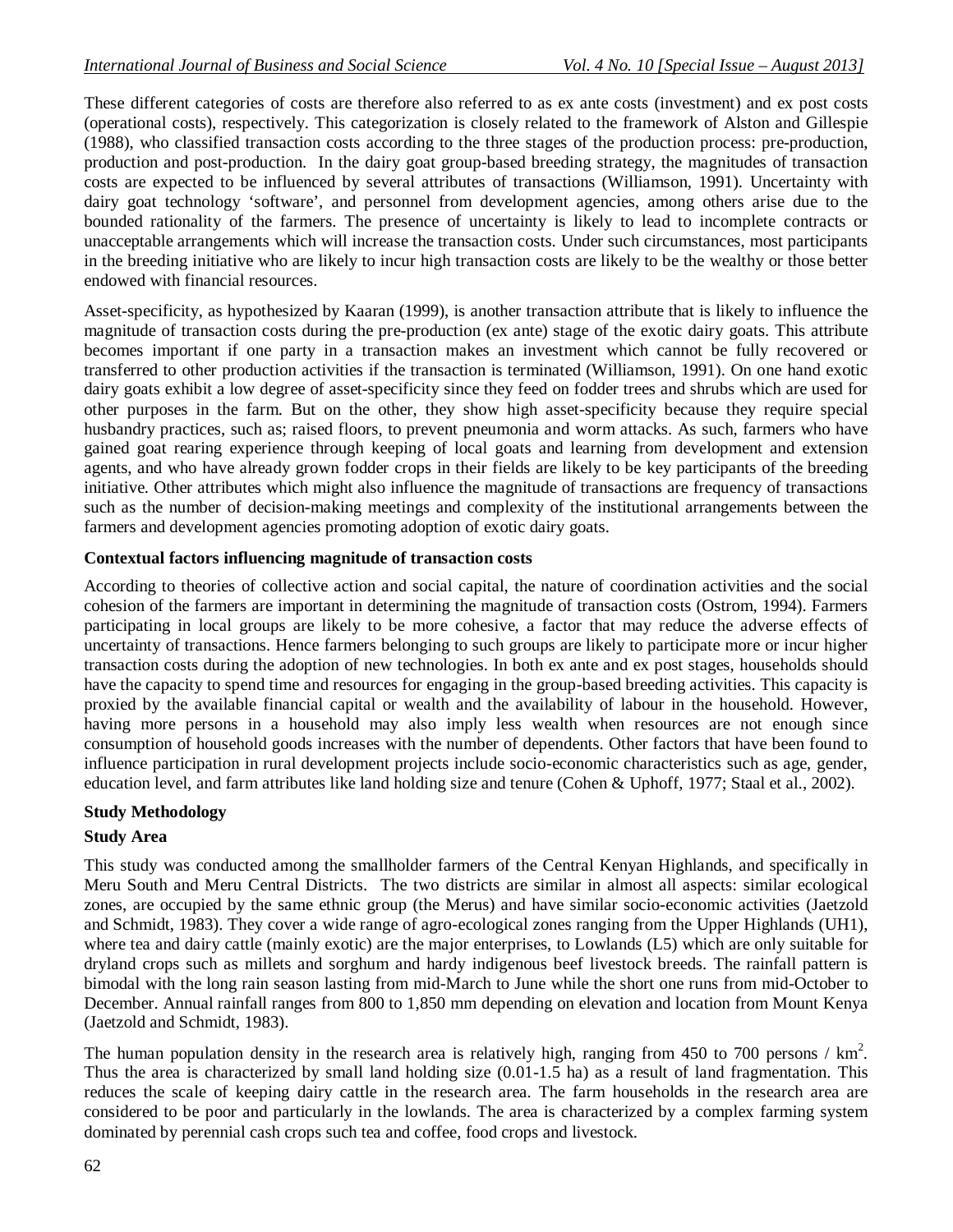Milk is important for both cash and domestic use. Much of it is produced through dairy cattle farming. Recently, though, goat milk has become important after the introduction of exotic dairy goats by FARM-Africa in the research area. To-date farmers adopting the dairy goats have raised their annual incomes from less than US\$ 100 to 1000 (Peacock, 2008).

#### **Sampling procedure, data collection and analysis**

 $\overline{a}$ 

The study utilized primary data collected from a random sample of 165 households. The study population comprised of households within the regions where dairy goat had been promoted by FARM-Africa. In each district two administrative divisions that were leading in the adoption of exotic dairy goats were purposively selected. Since no sampling frame was available, a random walk sampling procedure was adopted. Thus the sample included self-selected adopters and non-adopters of dairy goats.

Before conducting the household survey informal discussions and focus group discussions were held with key informants in order to gather general information on adoption of dairy goats. Persons targeted for these discussions included local leaders and staff from the Ministry of Livestock & Fisheries Department (MoLFD), Farm Africa, and the Meru Dairy Goat Breeders Association. This information was quite useful in the selection of the two administrative divisions targeted for the elaborate collection of transaction costs data and verification of the activities of the adoption process.

A semi-structured questionnaire was used to collect empirical data. It was administered only after a thorough training of enumerators and pre-testing. The questionnaire captured transaction costs data from two phases of dairy goat adoption process: ex-ante (pre-production) and ex-post (production and post-production). For the ex ante phase, data was collected on the total transaction costs arising during the entire phase which lasted for less than a year. The ex-post phase, however, was too long a period for most households to recall data for all the activities, such as participation in meetings in which they were involved since the adoption of dairy goats. In this case only data for the activities of the current year was collected. These costs can therefore only be regarded as the average annual costs of the ex-post phase.

The data collected to facilitate calculation of transaction costs included: (1) time spent participating in meetings, workshops and group activities, and collecting marketing and technical (husbandry practices) information on dairy goats from organizations, friends and relatives, and (2) direct costs of transport, meals and incidental expenses when gathering information or participating in meetings. In collecting both ex ante and ex post costs care was taken to avoid overlaps of activities and double counting, particularly in cases where members of the local goat groups would obtain all types of information from the same source, the groups. This was not only important for activities that provided information but also for the trainings since they could be conducted within and outside the group meetings. Avoidance of double counting was made easy by the fact that majority of the sample households (81%) did not belong to these groups and among the adopters only 27% of the households were registered as group members.

To convert time spent by households in meetings and other activities to real costs, individual wage rates<sup>1</sup> of the participants were multiplied with the reported time spans. These wage rates were however reduced by 30% and 40% in the upper zones (highland lands and upper midlands) and lowlands, respectively, to reflect the availability of off-farm employment in the two research areas (KNBS, 2007). This approach is justified by the fact that in both research areas there is no possibility of households working outside their farms throughout the year. Thus, their contribution of family labour to dairy goat uptake activities could not be valued at the full wage rate (see also Staal et al., 2003). Other types of data collected during the survey included household demographic, socioeconomic and farm characteristics such as age, gender, education level, experience in keeping local goats, number and composition of household members, farm size, adoption levels, dairy goat husbandry techniques, dairy goat products and their marketing, farmers' preferences and perception on dairy goats, gender dynamics, off-farm income, and types of labour employed in the farm. Some of the data collected were used to generate a subjective wealth category of the household from variables agreed upon during the focus group discussions.

 $1$  Different households reported that different wage rates were paid to them if they work in the farms and outside to earn money.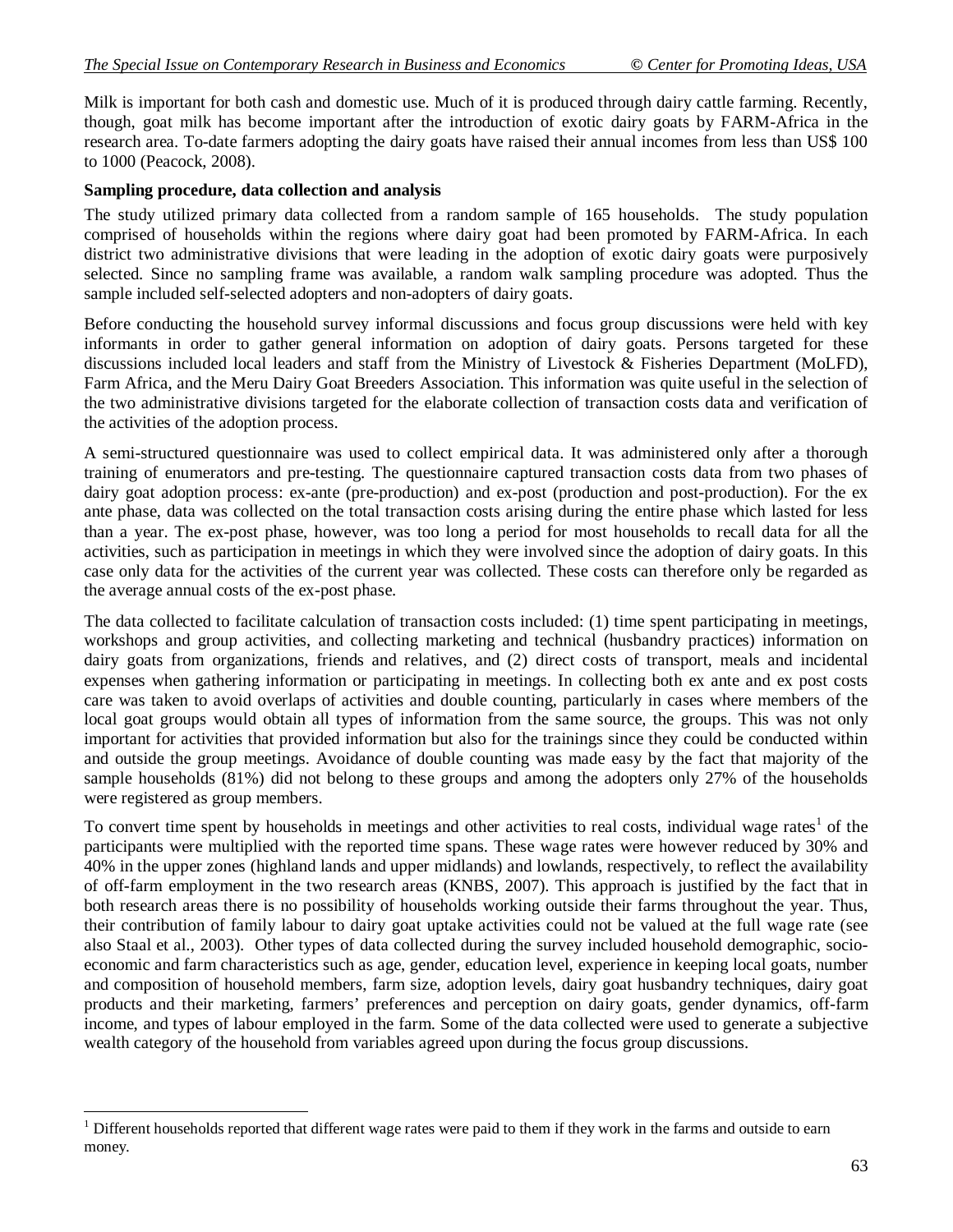For the data analysis, tabulation of transaction costs for the ex ante and ex post phases of dairy goat adoption is done with Excel and SPSS. To determine factors influencing magnitudes of transaction costs, econometric models were developed and analyzed with LIMDEP. A 'treatment effect model' which involved two stages and use of instrumental variables was used. This model has been explained further in Section 5.

#### **Results**

#### **The magnitudes of transaction costs**

At the time of this survey, about 70% of the households (116 households out of the sample 165) had adopted the exotic dairy goats. Table 1 presents the average ex-ante transaction costs incurred by the households as a result of being involved in different activities before adopting the exotic goats. The activities included gathering of information on dairy goat management issues before adoption took place, looking for market information, and acquiring information on the availability of a buck for the first time. These activities were useful in reducing the uncertainty with the dairy goat technology. According to the results in Table 1 it can be deduced that the most important information that farmers looked for before adopting dairy goats concerned market outlets goats and their products.

The ex ante transactions costs are derived from households that had successfully adopted the goats as well as those who are yet to adopt but had been involved in the activities. As Table 1 indicates the average total costs incurred by a household before adopting the exotic goats are about Ksh. 81.57 (US\$ 1.4). These costs were incurred in a span of less than six months. The costs are considerably low to deter household from participating in the pre-adoption activities considering that more than 20% of them earn more than US \$ 1 per day (KNBS, 2007). However, in some cases the costs could be a barrier for the participation of poor farmers as it can be evidenced in Table 1 that some farmers incurred as much as Ksh.1143.75 (US\$19) in gathering market information.

During the ex post phase of the adoption process, farmers transaction costs arose from participation in various activities as shown in Table 2. Essentially the ex post stage is required to focus on monitoring and enforcement of agreements and compliance with specifications of the technology, activities that are carried out during the farmers' group meetings, trainings and meetings with external organizations such as FARM-Africa, extension agencies and market agents. However, farmers still need information to improve their profits from the dairy goats in order to be able to sustain the enterprise. This gathering of information is regarded as an ex post activity since it is done to add value to the technology after farmers have adopted it.

The results indicate that each household in the study area incurs about Ksh. 99.7 (US\$ 1.7) per year to sustain the dairy goat enterprise (Table 2). These costs are arguably low to hinder sustained adoption of the exotic dairy goats. Although at this stage gathering of information for improvement of goat husbandry practices attract more farmers than any other activity, relatively higher costs are incurred to attend group meetings. While this might be interpreted to mean that joining the goat groups increases the ex post costs of adoption, this activity is important in sustaining the dairy goat technology in the research area since the groups keep most of the exotic bucks. However, because of the associated relatively huge costs (compared to other activities), it was found that farmers were not eager to join the groups in order to adopt dairy goats. This may explain why only 19% of the sample farmers adopted the goats through the group approach.

#### **Descriptive statistics of variables used in the econometric model**

Table 3 presents the means and standard deviations of the dependent and explanatory variables that included in the regression analysis. The variables ADOPT, EA\_COSTS and EP\_COSTS have already been mentioned and discussed. The rest of the variables in Table 3 are discussed in this section. The generation and measurement of FODDER\_IN, EXPERIENCE, EXTENSION, CREDIT and AEZ are not discussed since this is clear and straightforward from the description in Table 3. The percentage of male-headed households to female headed ones (see the GENDER variable) is about 88%, while the average age of the households is about 50 years which is well above the national life expectancy age of 47 years (KNBS, 2007). The variable DEPEND\_RA considers the ratio of household members who do not contribute to family labour since they are in school to the total household membership. The mean for this ratio is 28.4%. The mean for HHEDU is about 8 years of schooling. This indicates that most of the household heads in the research area have attained primary education and above. The variable GROUPS\_NO is used to proxy the level of social capital for each household. However this variable is generated without considering membership in dairy goat groups since is highly correlated with the variable ADOPT. This is because no farmer could join the dairy goat groups without adopting dairy goats.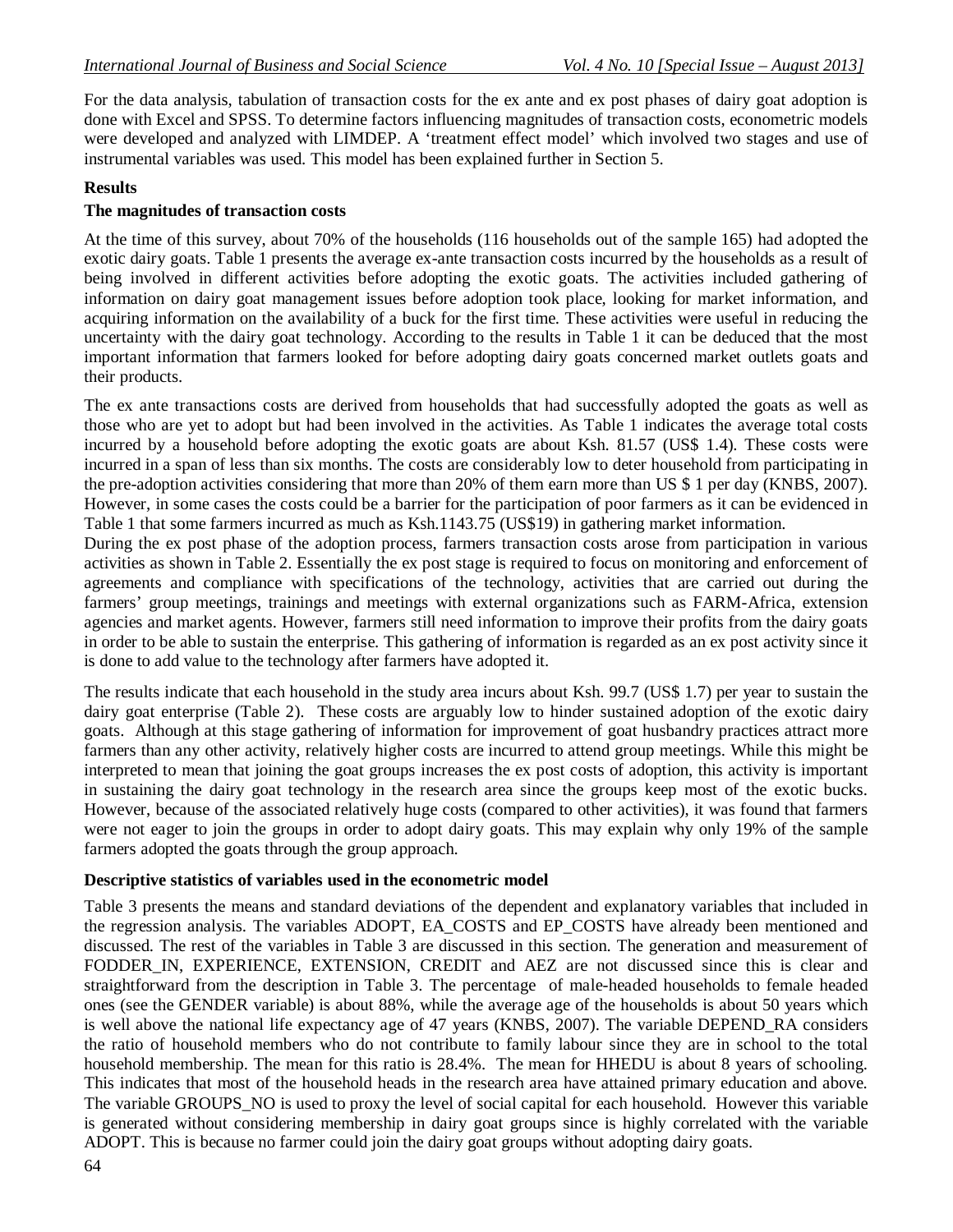The wealth categories of the farmers (WELTHCAT) were generated during focus group discussions with key informants and local leaders. This subjective method of categorization depended on many factors such as the education of the household head, presence of well-paying off-farm activities, use of hired labour in the farm, and farm holding size. Using this method, there were about 40% of the household identified as relatively rich.

#### **Factors influencing magnitudes of transaction costs**

Based on the theoretical considerations in Section 2, an econometric model is developed to determine factors influencing magnitudes of transaction costs in both ex-ante and ex-post phases. The magnitude of the farmers' participation costs is hypothesised to be linked to adoption of exotic dairy goats and important farmers' characteristics, e.g. socio-economic and demographic characteristics, wealth status, social capital, etc. In addition, a number of factors are included as proxies of some of the attributes of transactions discussed in Section 2. The potential simultaneity bias that would arise in an ordinary least squares (OLS) regression as a result of inclusion of the endogenous ADOPT variable (a dummy coded 1 if the household has any pure, cross-bred or a pregnant local goat inseminated by a dairy breed, and 0 if otherwise) is avoided by adopting a "treatment effect model" (Greene, 2003) which is specified as:

| $y = \alpha_1 + \beta_1 x + \delta_1 z + E_1$    |     |
|--------------------------------------------------|-----|
| $z^{\bullet} = \alpha_2 + \beta_2 v + E_2$       | (2) |
| $z = 1$ if $z^2 = 0$ and $z = 0$ , if otherwise. |     |

In this case, y is the magnitude of the farmers ex ante and ex post transaction costs. This dependent variable is a function of the exogenous variables represented by x and the endogenous variable z ( $\alpha$  is a constant;  $\beta$  and  $\delta$  are the estimated regression coefficients and  $E_1$  and  $E_2$  are error terms). The model is estimated through a two-stage least squares (2SLS) regression, using the probit maximum likelihood estimates from equation (2) as the instrumental variable for z. Descriptive statistics of the variables used in the econometric model have been reported in Section 4. Before looking at the model results, we consider, *apriori*, how these variables are likely to influence transaction costs in both ex-ante and ex- post phases.

The GENDER and HHAGE factors are expected to favour more participation in the adoption process since they are likely to enhance decision-making processes in the households. They are therefore expected to have as positive influence on transaction costs of both phases. The influence of DEPEND\_RA may however be difficult to predict as explained in Section 2.2. HHEDU is a proxy for human capital development and for wealth in the research area, and together with WELTHCAT are expected to be positively linked to adoption and transaction costs. Educated and wealthy farmers are likely to participate more in both ex ante and ex post phases since they have resources to do so and understand the need for information in any successful transaction.

The variables FODDER IN and EXPERIENCE are linked to asset –specificity for the dairy goat technology. Both variables are likely to reduce transaction costs since farmers' risks of adopting the technology are reduced. The variables EXTENSION and CREDIT are measures of external support services. It is expected that looking for information from extension agents is likely to increase costs of participation in the dairy goat adoption process. Although farmers participating in credit programs have more financial resources than other farmers, they are likely to be occupied with other activities and may not get time to participate in the dairy goat adoption process. The dummy variable AEZ caters for the differences in the two different broad climate zones the dairy goats have been introduced. It is hypothesized that farmers in the higher zones are likely to participate more in the adoption process since they are wealthier and the weather conditions are more favourable for the exotic goat breeds from temperate areas.

The results of the econometric model are presented in Table 4. Due to space limitations, we discuss significant results only and focus mainly on factors influencing transaction costs. Thus factors influencing the decision to adopt dairy goats are just mentioned. These include male-heading of household (GNDER), age of the household head, education level of the household head and the level of social capital (GROUPS\_NO). The first two factors have a positive influence while the last two show a negative one. As hypothesized the level of both ex ante have a positive influence while the last two show a negative one. and ex post transaction costs are influenced by the wealth level of the household. This might imply that the relatively poor households are not likely to participate in the dairy goat adoption process due to lack of financial resources such as funds to travel to meetings. The positive influence by this variable also indicates that farmers' participation in the dairy goat adoption process is related to uncertainty of the transactions.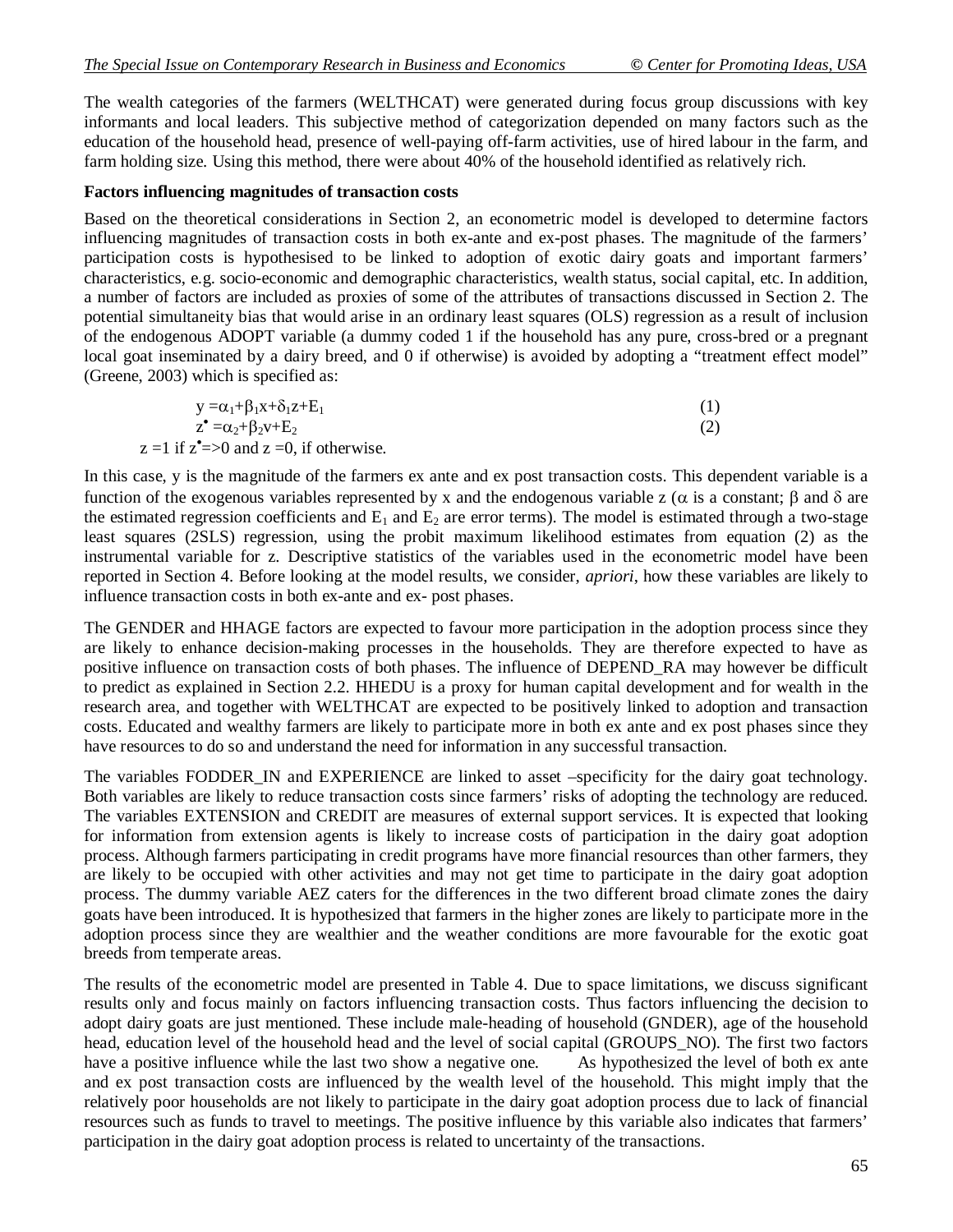Farmers are likely to spend monetary and non-monetary resources to lessen this uncertainty. Eventually only those who are relatively well off are likely to benefit from the technology since they are better endowed with these resources. The accessibility and participation in credit schemes that involve other farm and off-farm enterprises, other than dairy goats, reduce the likelihood of farmers' participation in the adoption process during the ex ante stage. This significant influence is also negative as expected. It is most likely that once the farmers get credit they become very busy with other farm or on-farm activities to the extent they do not value participation in dairy goat adoption process. As expected, adoption of dairy goats has a robust positive influence on the magnitude of transaction costs in both phases. This result indicates that adopters of the exotic dairy goats significantly bear higher costs that the non-adopters. Thus the adoption process may not be regarded as a costless one since farmers who opt for the technology have to contribute their own resources.

### *Conclusions*

The study concludes that adoption of dairy goats in the east highlands of Kenya, though intended to increase food security and reduce poverty had various transactions costs that made some of the poorer farmers not to participate. The wealthier the household the more likely it was to participate since they could afford to meet the transaction costs. On the other hand, households' participation in credit schemes targeting other activities or enterprises was found to be significantly negatively related to transaction costs and hence adoption. As expected, adopters of dairy goats were likely to bear significantly more costs than the non-adopters.

Several policy implications can be derived from these results. First, to enhance participation in the adoption process, future initiatives could target the relatively wealthier farmers since they have a higher likelihood to incur costs as they participate. This finding also implies that other development interventions in the study area that aimed at increasing the wealth of the farmers in the past are compatible with the adoption of dairy goat technology. Thirdly, farmers that have already secured credit for undertaking activities in other enterprises may not contribute their resources to participate in the adoption of dairy goats and particularly during the initial stages. Thus for targeting purposes, development agencies could pick non-participants in credit schemes for other enterprises to enhance participation in dairy goat adoption. Second, since the adopters bear more costs than nonadopters even in the ex post stage, it is most likely that the former reap certain benefits which are an incentive to adopt the technology. The current study did not however analyze the benefits of adoption as this was beyond its scope. This could be done in the future in order to gauge whether farmers are able to reap enough benefits to offset the transaction costs.

### *References*

- Abdullah N. M. R., Kuperan K. and Pomeroy R. S., (1998). Transaction Costs and Fisheries Co-management, *Marine Resource Economics*, 13, No. 2, 103-114.
- Alston, L.J and Gillespie, W. (1988). Resource Coordination and Transaction Costs: A Framework for Analyzing the Firm/Market Boundary. *Journal of Economic Behaviour and Organization*, **10**: 1-28.
- Coase R. H., (1937). The Nature of the Firm. *Economica*, IV, November, 386-405. In: Williamson O.E. and Masten S.E. (eds.), 3-22 (1999). The Economics of Transaction Costs. An Elgar Critical Writings Reader, Cheltenham, UK, and Northampton, MA, USA.
- Cohen J. M. and Uphoff N. T., (1977). Rural Development Participation: Concepts and Measures for Project Design, Implementation and Evaluation, Centre for International Studies, Cornell University, New York.
- Dorward A.R. (2001). "The effects of transaction costs, power and risk on contractual arrangements: a conceptual framework for quantitative analysis." *Journal of AgriculturalEconomics* 52(2): 59-74.
- Eggertson, T. (1990). *Economic behaviour and institutions*. Cambridge University Press, Cambridge, UK.
- FARM-Africa (2006). Eastern Africa Goat Development Network (EAGODEN): Proceedings of the 6<sup>th</sup> Eastern Africa Goat Development Network (EAGODEN) Biennial Conference. Nairobi, Kenya.
- Greene W.H., 2003. Econometrics Analysis. Pearson Education International, USA
- Hendrikse G. & Veerman C. (2001). Marketing Cooperatives and Financial Structure: A Transaction Cost Economic Analysis. *Agricultural Economics*, 26: 205-216.
- Jaetzold R. and Schmidt H., (1983). Farm Management Handbook Vol. II. Natural Conditions and Farm Management Information. GTZ, Germany.
- Karaan, A.S.M. (1999). Bridging the small-big divide: A Transactions Costs Approach to enterprise modeling for Mussel mariculture in Salidanha Bay. *Agrekon*, 38 (4): 680-693.
- KNBS (2007) Kenya Integrated Household Budget Survey 2005/07. Kenya National Bureau of Statistics, Nairobi.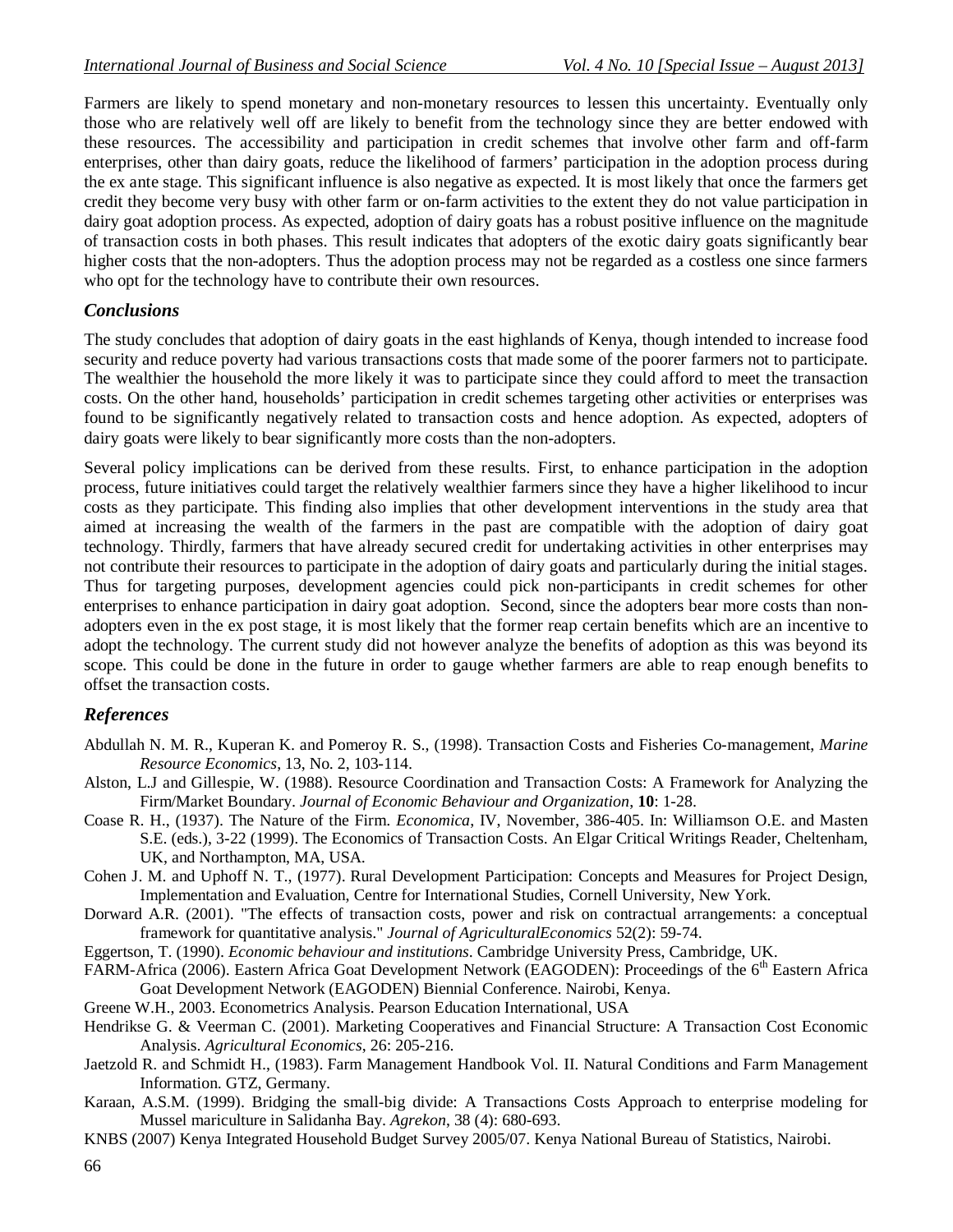- Knowler D. and Bradshaw B. (2007) Farmers' adoption of conservation agriculture: A review and synthesis of recent research. Food Policy 32: 25-47
- North D. C. and Wallis J. J., (1994). Integrating Institutional Change and Technical Change in Economic History, A Transaction Cost Approach. In: *Journal of Institutional and Theoretical Economics*, 150, No 4, 609-624, Mohr Siebeck.
- Staal, S.J., Baltenweck, I., Waithaka, M.M., de Wolff, T. and Njoroge, L. (2002). Location and uptake: integrated household and GIS analysis of technology adoption and land use, with application to smallholder dairy farms in Kenya. *Agricultural Economics* 27: 295–315
- Staal S.J., Waithaka M., Njoroge L., Mwangi D.M, Njubi D. and Wokabi A., (2003). Costs of milk production in Kenya: estimates from Kiambu, Nakuru and Nyandarua Districts. SDP Research and Development Report No. 1. Smallholder Dairy (R&D) Project, ILRI, Nairobi.
- Ostrom E., (1990). Governing the Commons. The evolution of institutions for collective action. Cambridge University Press, Cambridge, UK.
- Peacock C. (2008). Dairy goat development in East Africa : a replicable model for smallholders? *Small Ruminant Research*, Volume 77, issue 2-3), pp. 225-238.
- Williamson E. O., (1971). The Vertical Integration of Production: Market Failure Considerations. *American Economic Review*, **LXII**, No. 2 (May), 112-23. In: Williamson O. E. and Masten S. E. (eds.), 23-34 (1999). The Economics of Transaction Costs. An Elgar Critical Writings Reader, Cheltenham, UK, and Northampton, MA, USA.

#### **Table 1: Magnitudes of transaction costs incurred during the ex ante stage**

| Costs category/activity           | n   | Minimum | Maximum | Mean  | Std. Dev |
|-----------------------------------|-----|---------|---------|-------|----------|
| Gathering technical information   |     |         |         |       |          |
| on dairy goats for the first time | 105 | 0.00    | 637.50  | 58.50 | 101.85   |
| Looking for initial market        |     |         |         |       |          |
| information                       | 69  | 0.00    | 1143.75 | 61.47 | 147.41   |
| Getting first information on the  |     |         |         |       |          |
| availability of a buck            | 98  | 2.10    | 245.00  | 52.30 | 54.06    |
| Total ex ante costs               | 165 | 0.00    | 305.63  | 81.57 | 94.16    |

| Costs category/activity    | $\mathbf n$ | Minimum | Maximum | Mean   | Std. Dev |
|----------------------------|-------------|---------|---------|--------|----------|
| Attending local dairy goat |             |         |         |        |          |
| meetings                   | 31          | 32.9    | 4390.0  | 779.18 | 1004.05  |
| Participating in training  |             |         |         |        |          |
| meetings                   | 70          | 0.00    | 745     | 30.69  | 115.61   |
| Participating in meetings  |             |         |         |        |          |
| called by external         |             |         |         |        |          |
| organizations              | 19          | 3.00    | 977.50  | 205.77 | 243.64   |
| Gathering information to   |             |         |         |        |          |
| improve management         |             |         |         |        |          |
| practices                  | 90          | 2.80    | 233.75  | 44.52  | 50.55    |
| Gathering information to   |             |         |         |        |          |
| improve dairy goat market  | 45          | 0.00    | 250.6   | 45.48  | 52.01    |
| Total ex post costs        | 165         | 0.00    | 551.17  | 99.69  | 153.87   |

#### **Table 2: Magnitudes of transaction costs incurred during the ex post stage**